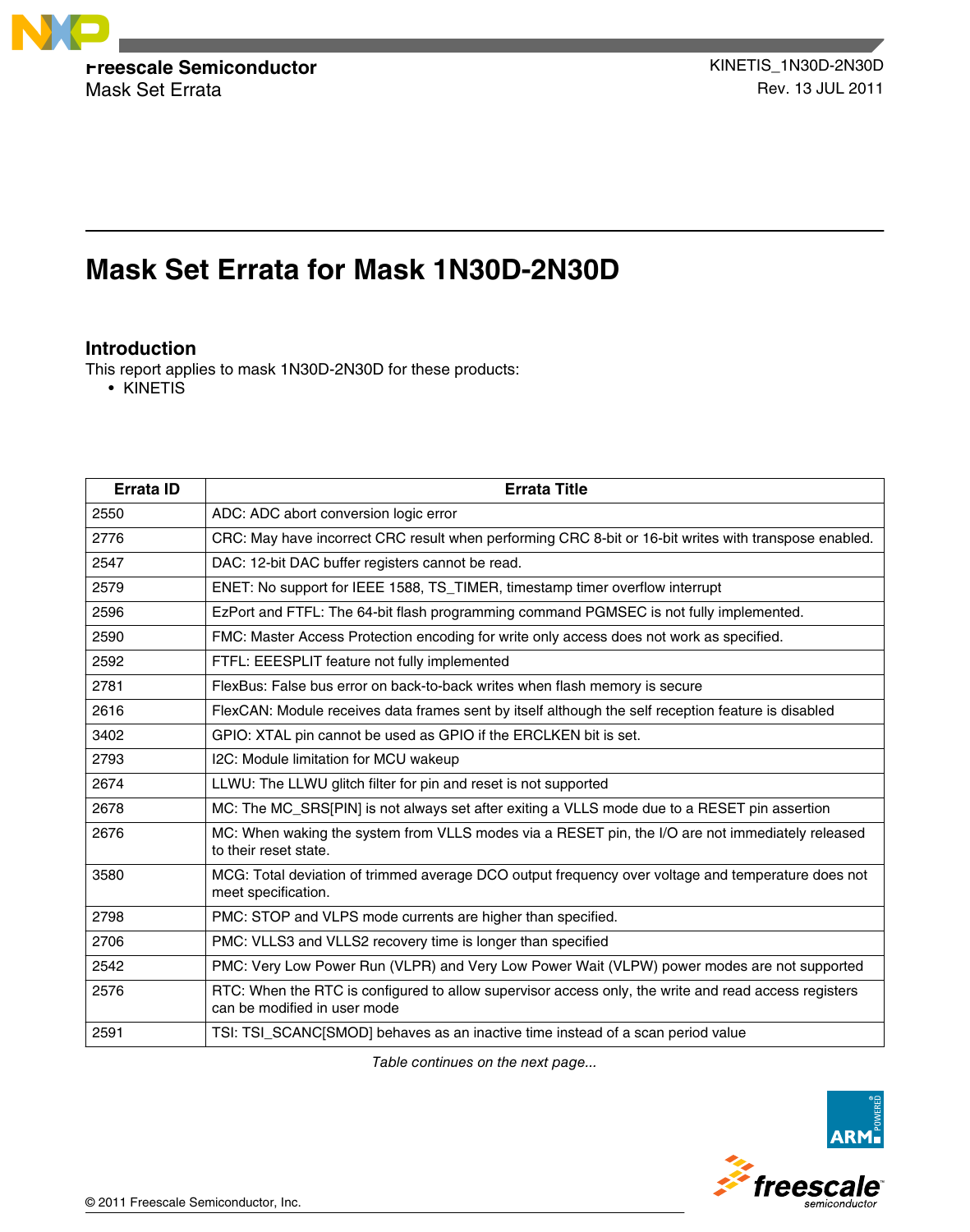

| Errata ID | <b>Errata Title</b>                                                                                     |
|-----------|---------------------------------------------------------------------------------------------------------|
| 2638      | TSI: The counter registers are not immediately updated after the EOSF bit is set.                       |
| 2582      | UART: Flow control timing issue can result in loss of characters                                        |
| 2584      | UART: Possible conflicts between UART interrupt service routines and DMA requests                       |
| 2686      | WDOG: A watchdog reset while the system is in STOP or VLPS modes causes an incorrect wakeup<br>sequence |

# **e2550: ADC: ADC abort conversion logic error**

- **Errata type:** Errata
- **Description:** The ADC abort conversion logic does not function as specified. Writes to the ADC CV1, CV2, OFS, PG, MG, CLPx, and CLMx registers will not abort a conversion.
- **Workaround:** The abort conversion logic protects against changes to the ADC configuration during a conversion. To avoid this issue, do not change ADC settings during a conversion.

# **e2776: CRC: May have incorrect CRC result when performing CRC 8-bit or 16-bit writes with transpose enabled.**

- **Errata type:** Errata
- **Description:** If performing CRC 8-bit or 16-bit writes with transpose enabled, the final checksum may have an incorrect CRC result.

**Workaround:** Write accesses to the CRC when transpose is enabled should always be 32-bit.

# **e2547: DAC: 12-bit DAC buffer registers cannot be read.**

- **Errata type:** Errata
- **Description:** The 12-bit DAC buffer registers, DACx\_DAT[1:15]L and DACx\_DAT[1:15]H, cannot be read. The data that is written to these registers cannot be read. Only DACx\_DAT0L and DACx\_DAT0H can be read correctly.
- **Workaround:** Treat the DACx\_DAT[1:15]L and DACx\_DAT[1:15]H registers as write-only registers because reads may return invalid data. The DAC buffer can still be used since the values written to these registers are valid.

# **e2579: ENET: No support for IEEE 1588, TS\_TIMER, timestamp timer overflow interrupt**

**Errata type:** Errata

**Description:** The TS\_TIMER interrupt signal is not connected to the NVIC and will not generate an interrupt event. This interrupt is set when the 1588 counter matches the period register.

**Workaround:** One of the 1588 counter channels can be configured in output compare software-only mode to generate the periodic interrupt events.

This can be used to generate a counter periodic interrupt:

Initialize the timer: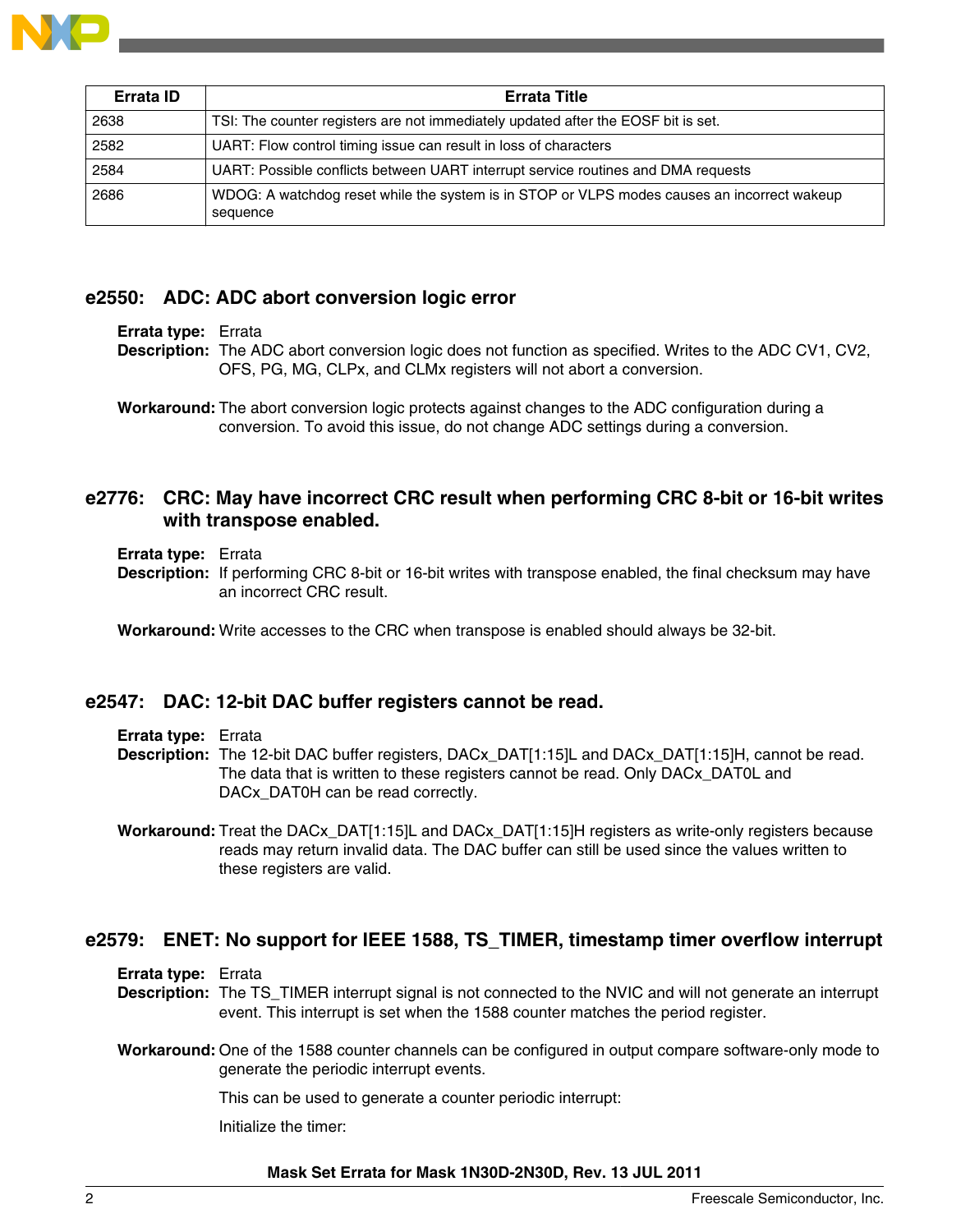

1) Set the ENET\_ATPER to the desired value

2) Set the ENET\_ATINC register to match the selected 1588 clock.

3) Set the ENET\_TCCRn register with ENET\_ATPER – ENET\_ATINC[INC] value. The ENET\_ATINC[INC] offset is needed to match the internal 1588 clock synchronization.

4) Set the ENET TCSRn[TMODE] register with the 0100 encoding for output compare software-only mode and the ENET TCSRn[TIE] to enable the timer interrupt.

5) Set the ENET\_TCCRn register again with ENET\_ATPER – ENET\_ATINC[INC] value because output compare value is double buffered.

6) Set the ENET\_ATCR[PEREN] to enable periodical event and set the ENET\_ATCR[EN] to start the timer

Configure inside the ISR:

1) 1588 interrupts are generated via the NVIC vector 91 using the periodic timer. For each interrupt event, load the output compare buffer (ENET\_TCCRn register) with ENET\_ATPER – ENET\_ATINC[INC] value.

2) Clear ENET\_TCSRn[TF] flag

3) Clear ENET\_TGSRn respective channel flag.

# **e2596: EzPort and FTFL: The 64-bit flash programming command PGMSEC is not fully implemented.**

**Errata type:** Errata

- **Description:** The 64-bit flash programming command PGMSEC is not fully implemented. The command can be used by flash programming algorithms and is used by the EzPort serial flash programming interface.
- **Workaround:** Use the 32-bit flash programming command PGM4 in flash programming algorithms until the PGMSEC command is fully supported. Do not use the EzPort module until PGMSEC is fully supported.

# **e2590: FMC: Master Access Protection encoding for write only access does not work as specified.**

**Errata type:** Errata

**Description:** The Access Protection Register (FMC\_PFAPR) in the Flash Memory Controller provides write and/or read access control to the FlexRAM space on a per master granularity.

The eight two bit Master Access Protection fields in the FMC\_PFAPR are encoded as follows:

- 00 No access may be performed by this master
- 01 Read only accesses may be performed by this master
- 10 Write only accesses may be performed by this master
- 11 Read and Write accesses may be performed by this master

The "10" encoding (write only accesses) does not work as specified. This encoding blocks all accesses.

So, the "10" encoding functions the same as the "00" encoding. Due to this error, it is not possible to designate the FMC memory space as "write only" for any master.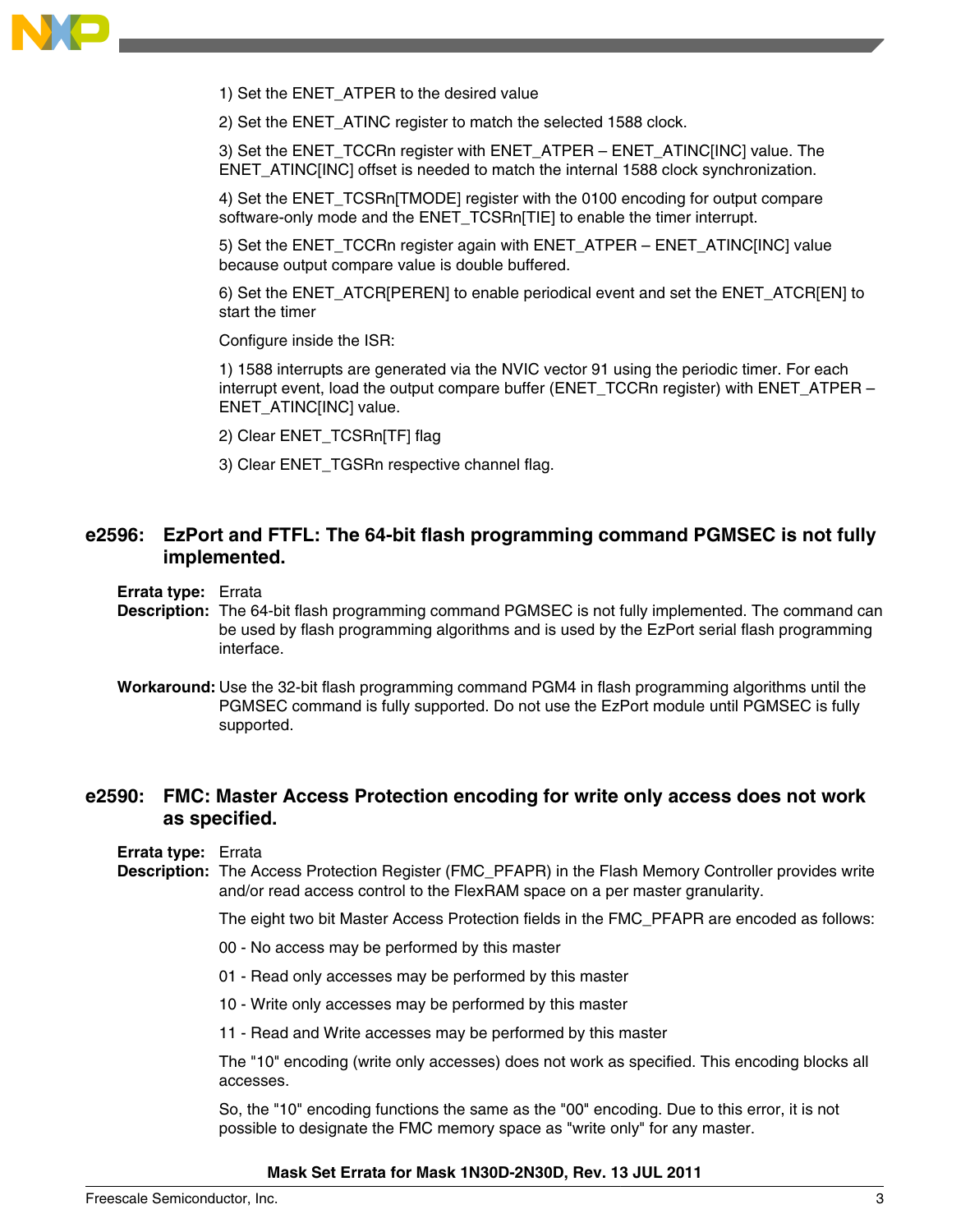

Note that the only writable portion of the FMC memory space is the FlexRAM space.

**Workaround:** The "11" encoding, allowing read and write accesses, must be programmed to allow writes for a given master.

### **e2592: FTFL: EEESPLIT feature not fully implemented**

**Errata type:** Errata

**Description:** EEESPLIT feature not fully implemented within the firmware. Only the EEESPLIT = '11' case is supported.

**Workaround:** Use only the EEESPLIT = '11' case for a 50%/50% split of the FlexRAM for EEPROM.

# **e2781: FlexBus: False bus error on back-to-back writes when flash memory is secure**

**Errata type:** Errata **Description:** During back-to-back writes, the FlexBus incorrectly responds with a bus error on the second write when both of these conditions apply: the flash memory is secure (per the value of the FTFL module's FSEC[SEC] field), and the SIM's SOPT2[FBSL] field is 10b. This setting of the SOPT2[FBSL] field disallows instruction accesses but allows data accesses on the FlexBus interface when the flash memory is secure.

**Workaround:** When the flash memory is secure and FlexBus instruction accesses are inhibited but data accesses are allowed, do not use back-to-back writes. Insert a delay or NOP instruction between the write operations.

# **e2616: FlexCAN: Module receives data frames sent by itself although the self reception feature is disabled**

**Errata type:** Errata

**Description:** The FlexCAN receives frames transmitted by itself although the self reception feature is disabled (MCR[SRX\_DIS] is asserted). As a result, the transmitted data is moved into Mailbox and the IFLAG is asserted.

> The error occurs when there is at least one reception Mailbox whose ID matches a frame that is being transmitted and the FlexCAN requests Freeze mode during the frame transmission.

The occurrence of this error depends on the software strategy used to request Freeze Mode and how often Freeze Mode is requested during module operation.

**Workaround:** If the self reception feature is disabled (MCR[SRX\_DIS] = 1), in order to avoid receiving a self transmitted frame, Freeze Mode should only be requested when all Mailboxes that are configured as TX have been transmitted or aborted.

# **e3402: GPIO: XTAL pin cannot be used as GPIO if the ERCLKEN bit is set.**

**Errata type:** Errata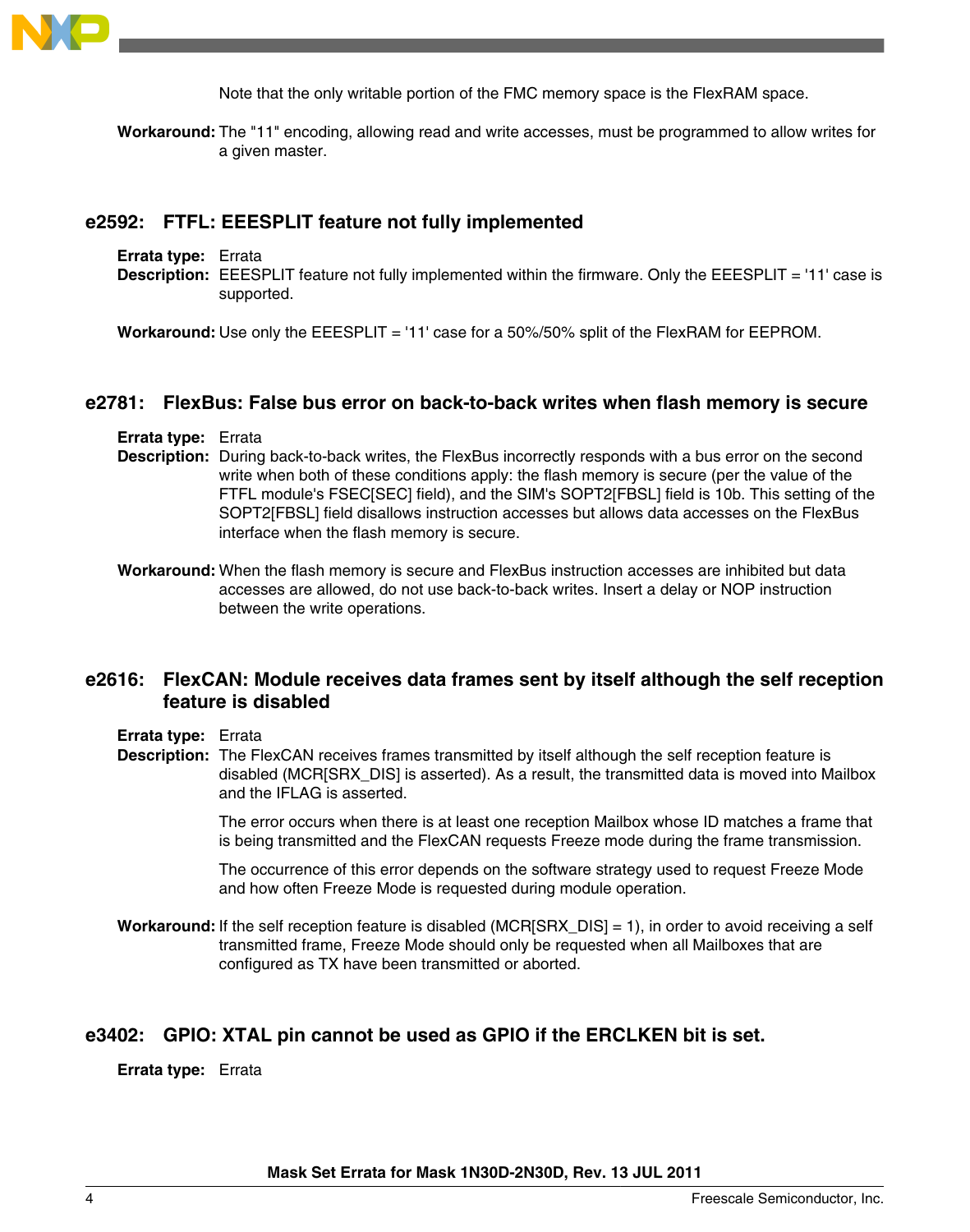

- **Description:** XTAL pin cannot be used as GPIO if the ERCLKEN bit is set. Errata applies only when an external clock is being used (the crystal oscillator is not being used) and OSC\_CR[ERCLKEN] bit set to 1. In this specific case, the analog block of the crystal oscillator is enabled and the oscillator output is driving the XTAL pin even if the respective pin control register has been configured as a GPIO. This prevents the pin from being used as either an input or an ouput.
- **Workaround:** If an external clock is not being used, then the OSCERCLK is not available and there is no need to set the ERCLKEN bit. If the ERCLKEN bit is not set then the XTAL pin can be used as a GPIO.

If an external clock is being used but the OSCERCLK is not required, then the ERCLKEN bit should not be set and the XTAL pin can be used as a GPIO.

If an external clock is being used and the OSCERCLK is required and the ERCLKEN bit is set, then there is no workaround and the XTAL pin cannot be used as a GPIO.

# **e2793: I2C: Module limitation for MCU wakeup**

**Errata type:** Errata

- **Description:** The I2C module's asynchronous wakeup has a limitation: it cannot wake the MCU from stop mode via an interrupt.
- **Workaround:** When the MCU is in stop mode, ensure that the external I2C master sends data to wake the MCU before it sends any transaction to other I2C slaves.

# **e2674: LLWU: The LLWU glitch filter for pin and reset is not supported**

**Errata type:** Errata

- **Description:** LLWU glitch filter for pin and reset is not supported. Do not enable the filters. Writing a 1 to FLTEP or FLTR bits in the LLWU\_CS register will result in abnormal LLWU behavior.
- **Workaround:** It is recommended that the glitch filter functionality is not used. Always write a zero to the FLTEP or FLTR bits in the LLWU\_CS register. If filtering is required, external components or software filters are required.

# **e2678: MC: The MC\_SRS[PIN] is not always set after exiting a VLLS mode due to a RESET pin assertion**

- **Errata type:** Errata
- **Description:** When waking the device from VLLS low power modes via a RESET pin, the MC\_SRSL[PIN] bit is not reliably set on recovery and cannot be used to differentiate VLLS wakeup from the RESET pin from other low power mode wakeup sources enabled in the LLWU module. This condition is encountered when the device is in a VLLS low power mode and the RESET pin is held asserted for greater than 100us to initiate a VLLS wakeup.
- **Workaround:** When using the RESET pin as a wakeup trigger for exit from VLLS, ensure that the wakeup pulse is short in duration (<100us).

An alternate workaround is to only use the MC\_SRS[WAKEUP] bit to indicate VLLS exit recoveries and reset initialization routines to not distinguish between RESET pin triggered recoveries and other sources of VLLS wakeup.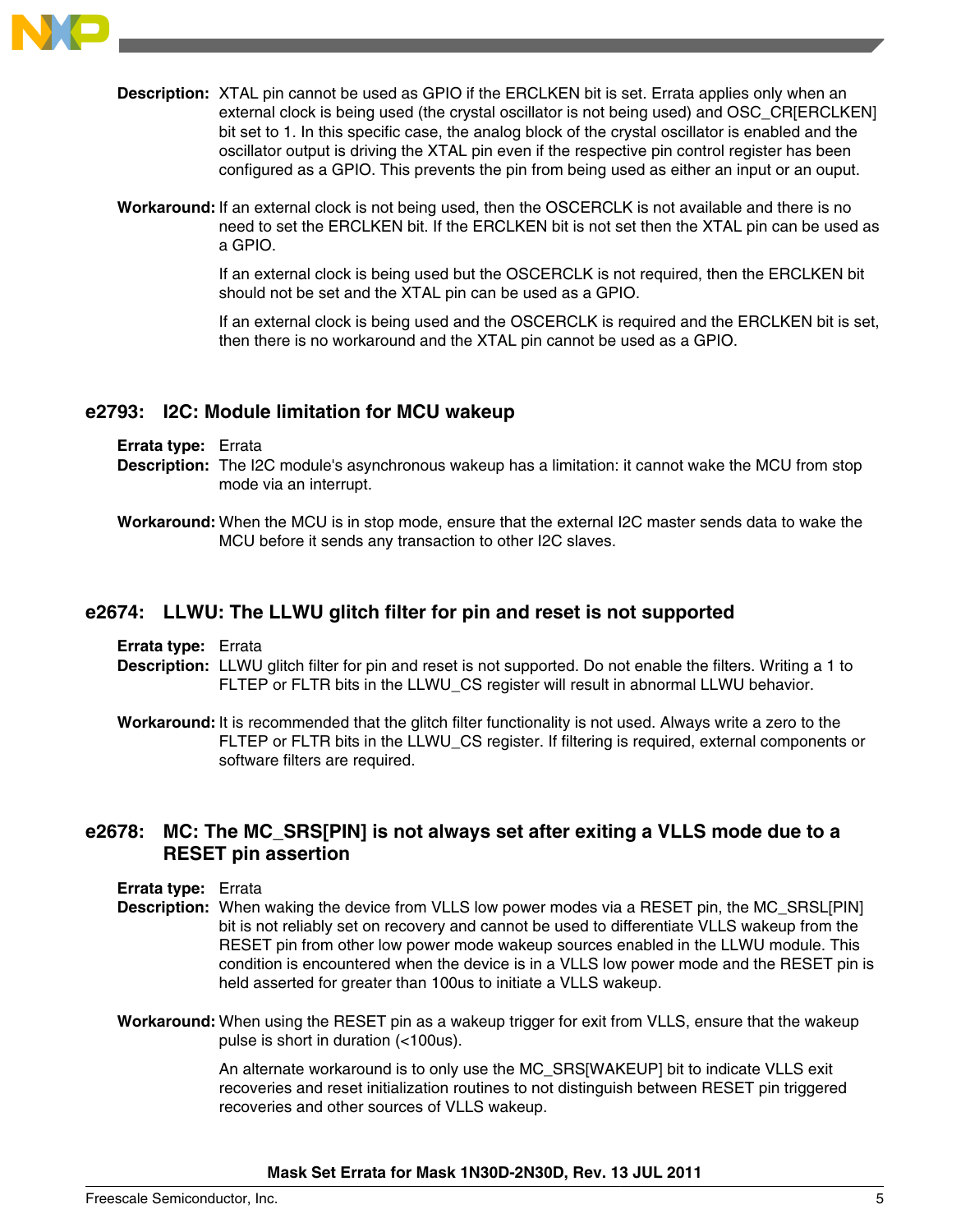

# **e2676: MC: When waking the system from VLLS modes via a RESET pin, the I/O are not immediately released to their reset state.**

### **Errata type:** Errata

**Description:** When waking the system from VLLS modes via a RESET pin, the I/O are not immediately released to their reset state.

**Workaround:** The reset initialization/recovery software must set the LLWU\_CS[ACKISO] bit just as it would due to a low power wakeup via any of the other low power mode wakeup sources.

# **e3580: MCG: Total deviation of trimmed average DCO output frequency over voltage and temperature does not meet specification.**

**Errata type:** Errata

- **Description:** The total deviation of the trimmed average DCO output frequency over voltage and temperature does not meet specifications outlined in the Datasheet when using the internal reference (slow clock) as the reference to the FLL (FEI clock mode).
- **Workaround:** For higher accuracy, it is recommended that the user utilize an External Reference Clock. The RTC Oscillator or the System Oscillator with external crystal should be used as a reference to the FLL in order to clock the system in FEE or FBE modes. Additionally, the PLL can also be used with MHz external clock, bypassing the FLL in PEE or PBE modes.

# **e2798: PMC: STOP and VLPS mode currents are higher than specified.**

**Errata type:** Errata

**Description:** STOP and VLPS mode currents are higher than targets specified in the datasheet.

**Workaround:** Users should account for the higher current draw in their prototype evaluation. Refer to the datasheet for production target values.

# **e2706: PMC: VLLS3 and VLLS2 recovery time is longer than specified**

**Errata type:** Errata

**Description:** The VLLS3 and VLLS2 recovery time is expected to be a maximum of 49 us as outlined in the data sheet. However, the recovery time is approximately 75 us.

**Workaround:** Use another low power stop mode with faster recovery time.

# **e2542: PMC: Very Low Power Run (VLPR) and Very Low Power Wait (VLPW) power modes are not supported**

**Errata type:** Errata **Description:** Very Low Power Run (VLPR) and Very Low Power Wait (VLPW) power modes are not supported.

**Workaround:** Do not use the part in these two power modes.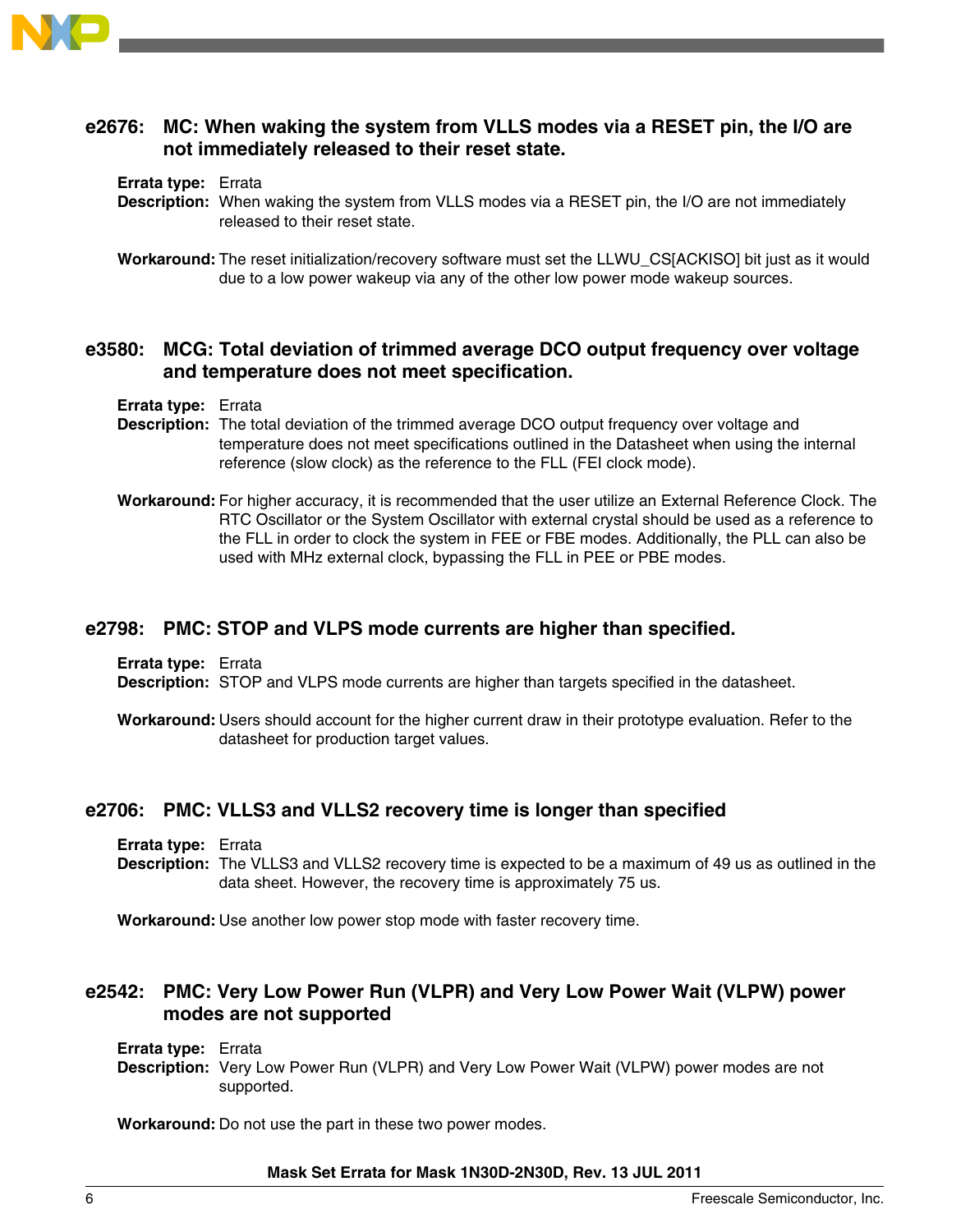

# **e2576: RTC: When the RTC is configured to allow supervisor access only, the write and read access registers can be modified in user mode**

#### **Errata type:** Errata

**Description:** When the RTC is configured to allow supervisor access only, the write and read access registers can be modified in user mode. A bus error is still generated.

**Workaround:** RTC supervisor mode access only option is not supported.

# **e2591: TSI: TSI\_SCANC[SMOD] behaves as an inactive time instead of a scan period value**

**Errata type:** Errata

- **Description:** TSI\_SCANC[SMOD] should configure the scanning interval. TSI\_SCANC[SMOD] interacts with the TSI\_SCANC[AMCLKS] prescaler to configure this interval: Reference clock -> AMCLKS -> SMOD. So the interval frequency should be: Reference clock / AMCLKS prescaler / SMOD. However, it is working as an inactive time. Therefore, when an SMOD value is configured, the TSI will scan all the enabled electrodes and then be inactive for as much time as the SMOD and AMCLKS registers are configured.
- **Workaround:** TSI\_SCANC[SMOD] is designed to provide a predictable and configurable scanning interval. Depending on the scenario, there are three possible workarounds:

1. When SMOD = 0, the TSI will continuously scan without a pause between scans. This scan time is dependent on the electrode capacitance value and the current configured for the electrode. If the application will use only the out-of-range interrupt and it is not necessary to continually log each measured value after each scan, then an adequate threshold configuration and SMOD = 0 will cause the TSI to only interrupt or enable the out-of-range flag whenever there is a touch detected.

2. Manually control scanning time: use a time base to trigger single scans with the TSI\_GENCS[SWTS] bit with the desired period. This workaround is recommended when a stable, predictable scan period is desired.

3. Use SMOD as a complement to the scanning time. The scanning time depends on the capacitance of the external electrodes. As mentioned above, the SMOD will currently control how much time the TSI is inactive after a scan so assumming the normal scan and the inactive time SMOD is currently determining will give a variable scanning period. If the application doesn't require an exact scanning period, this mode is recommended because adding inactive time after each scan will save power between scans.

# **e2638: TSI: The counter registers are not immediately updated after the EOSF bit is set.**

### **Errata type:** Errata

**Description:** The counter registers are not immediately updated after the end of scan event (EOSF is set). The counter registers will become available approximately 0.25 ms after the EOSF flag is set. This also applies for the end-of-scan interrupt, as it is triggered with the EOSF flag. This behavior will occur both in continuous scan and in software triggered scan modes.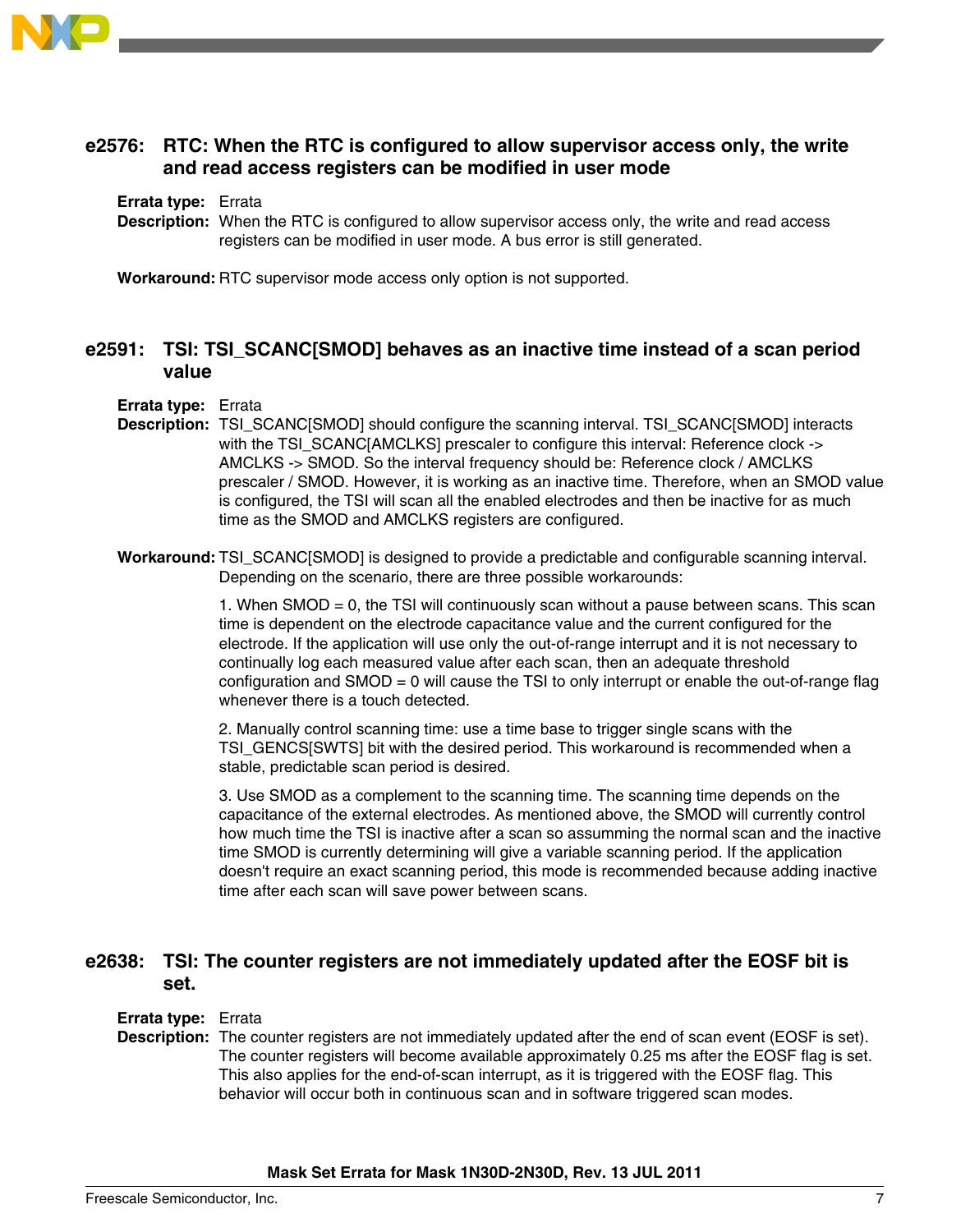

**Workaround:** When detecting an end of scan, include a delay that will take at least 0.25 ms. This delay does not need to be a blocking delay, so it can be executing other actions before reading the counter registers.

> Notice that the out-of-range flag (OUTRGF) and interrupt occur after the counters have been updated, so in the case of polling the OUTRGF flag or using the out-of-range interrupt, the workaround is not needed.

# **e2582: UART: Flow control timing issue can result in loss of characters**

### **Errata type:** Errata

- **Description:** When /RTS flow control signal is used in receiver request-to-send mode, the /RTS signal is negated if the number of characters in the RxFIFO is equal to or greater than the receive watermark. The /RTS signal will not negate until after the last character (the one that makes the condition for /RTS negation true) is completely received and recognized. This creates a delay between the end of the STOP bit and the negation of the /RTS signal. In some cases this delay can be long enough that a transmitter will start transmission of another character before it has a chance to recognize the negation of the /RTS signal (the /CTS input to the transmitter).
- **Workaround:** UART0 and UART1 that implement an eight entry FIFO. When the FIFO is enabled, the receive watermark should be set to seven or less. This will ensure that there is space for at least one more character in the FIFO when /RTS negates. So in this case no data would be lost.

When using one of the UARTs without a FIFO (or UART0 or UART1 with the FIFO disabled), delay might need to be added between characters on the transmit side in order to allow time for the negation of /RTS to be recognized before the next character is sent.

# **e2584: UART: Possible conflicts between UART interrupt service routines and DMA requests**

#### **Errata type:** Errata

**Description:** If the UARTn\_S1[RDRF] and/or UARTn\_S1[TDRE] flags are being used to generate DMA requests, there is a possible conflict that could occur if an interrupt service routine (ISR) or other code is used to clear any of the other flags in the UARTn\_S1 register. The flags in the UARTn\_S1 register use a side effect clearing mechanism where the procedure is to read the status register and then perform a read or write of the data register to clear the flag. If a DMA request for a flag bit is asserted while an ISR for another flag bit is executing, then in the process of clearing the ISR's flag bit, the ISR can also clear the flag bit for the DMA request, thereby negating the DMA request before the DMA responds to it. This could potentially cause servicing of the DMA event to be missed.

> For example, assume a DMA request is being asserted for the RDRF flag. At the same time, the parity error flag (PF) sets and triggers an ISR. To clear the PF flag bit, the ISR must read the status register and read the data register. In the process, the RDRF flag would also be cleared, causing the DMA request to negate. If the DMA request asserts after the DMA has already prepared its next transfer, then it might still read from the data register, potentially causing an underflow.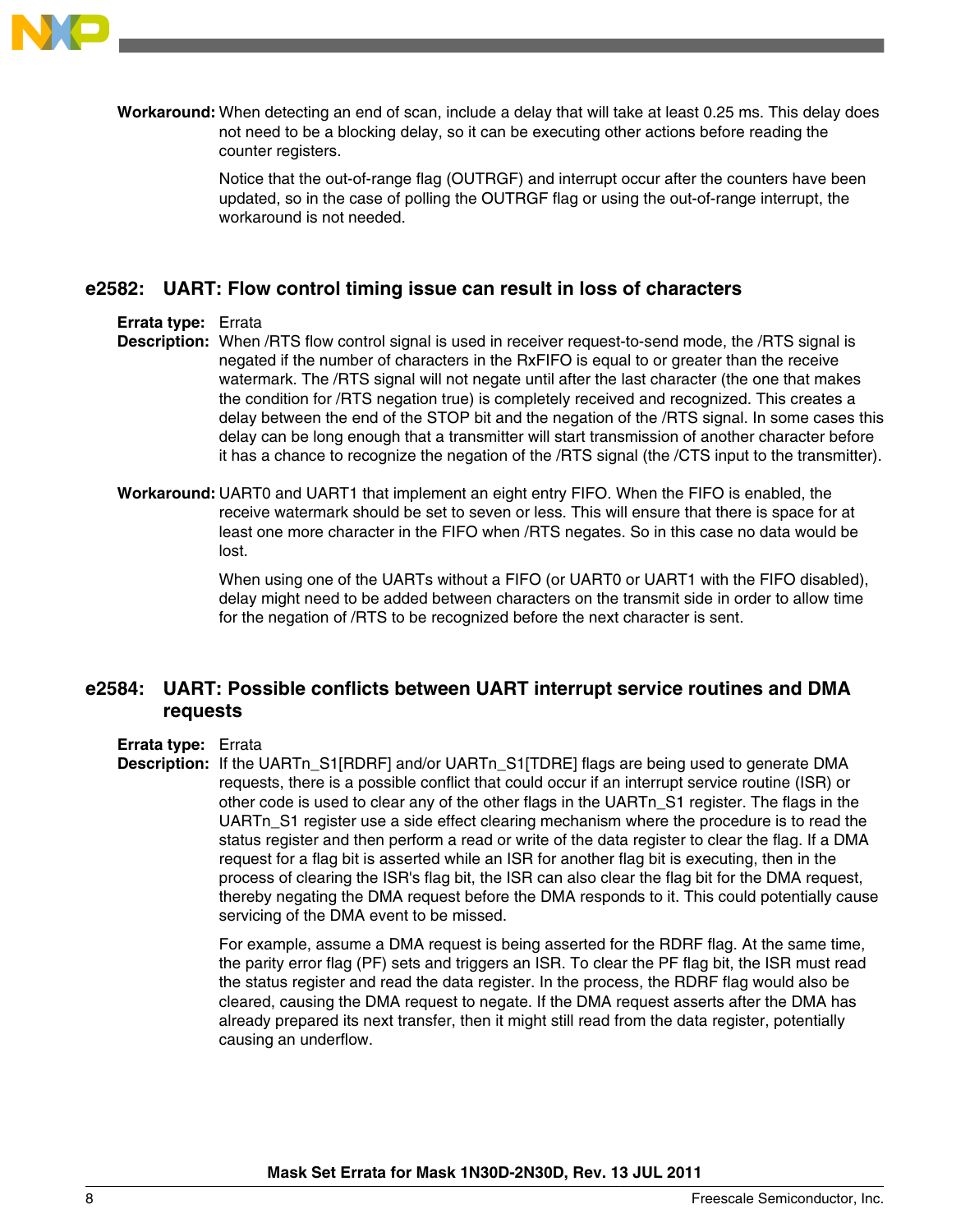

**Workaround:** When possible, avoid enabling the UART for DMA requests and interrupts simultaneously. If error interrupts are needed while DMA requests are active, then the error ISR can be used to abort the current DMA transfer (by disabling the DMA request inside the UART and/or disabling the external request for the DMA channel) before clearing any error flags in the UARTn\_S1 register.

# **e2686: WDOG: A watchdog reset while the system is in STOP or VLPS modes causes an incorrect wakeup sequence**

**Errata type:** Errata

- **Description:** A watchdog reset while the system is in STOP or VLPS modes causes an incorrect wakeup sequence
- **Workaround:** The watchdog should not be configured to continue operation when the system has entered STOP or VLPS.